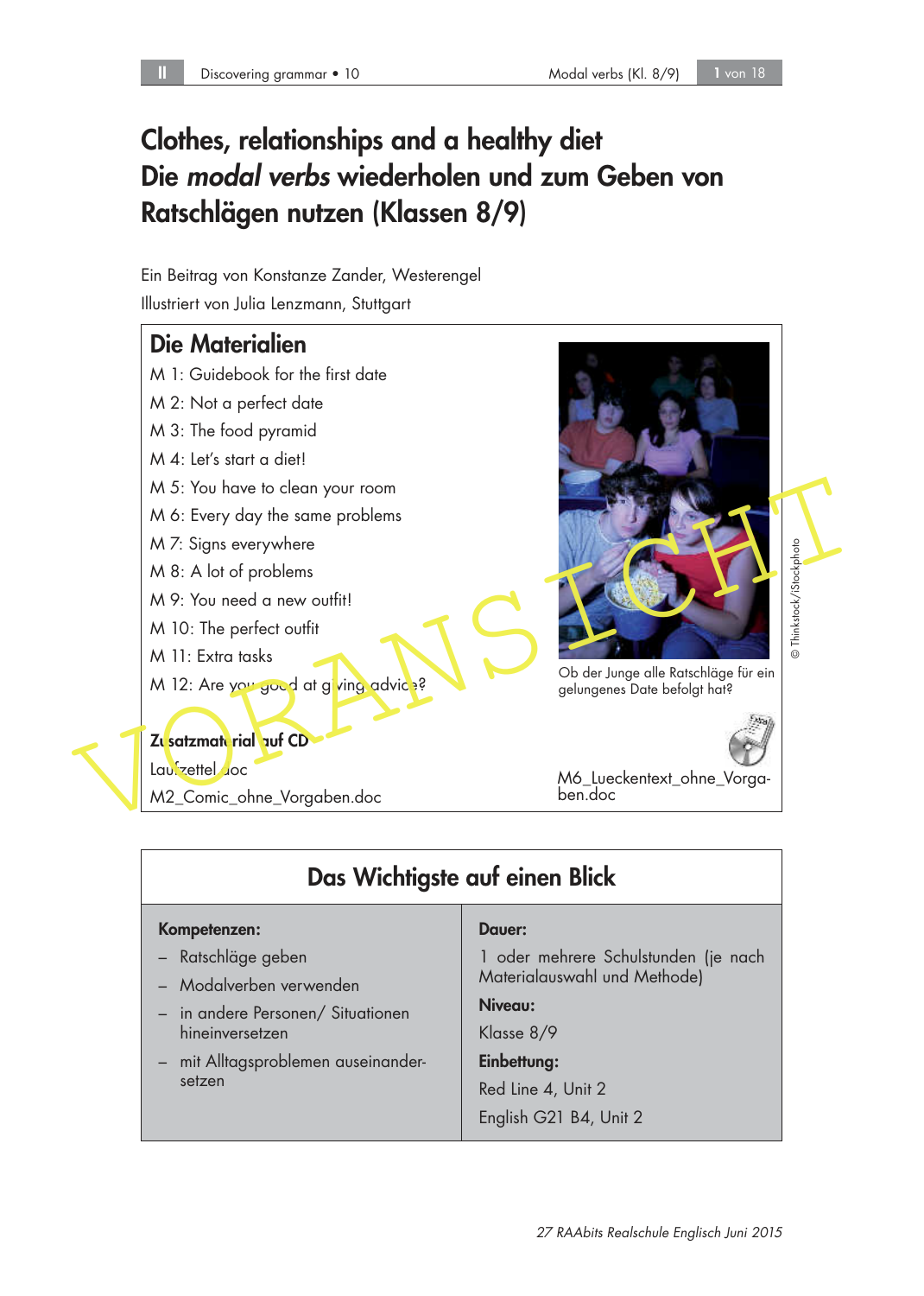# M 3 The food pyramid

#### If you want to live healthier, the food pyramid helps you to find the perfect food.

## Task  $\blacksquare$

You start: Look at the food pyramid. Tell your partner about it. What kind of food should you eat very often? What shouldn't you eat too much?

Your partner will then tell you about other food that is not in your pyramid. Draw these things in the right places.



Your partner star's: Look at the food pyramid. Your partner will tell you what kind of food you should eat very often and what you shouldn't eat too much. Draw these foods in the right places if they are not in your pyramid.

Now tell your partner about the food in your pyramid: what should you eat very often, often, sometimes or not very often.

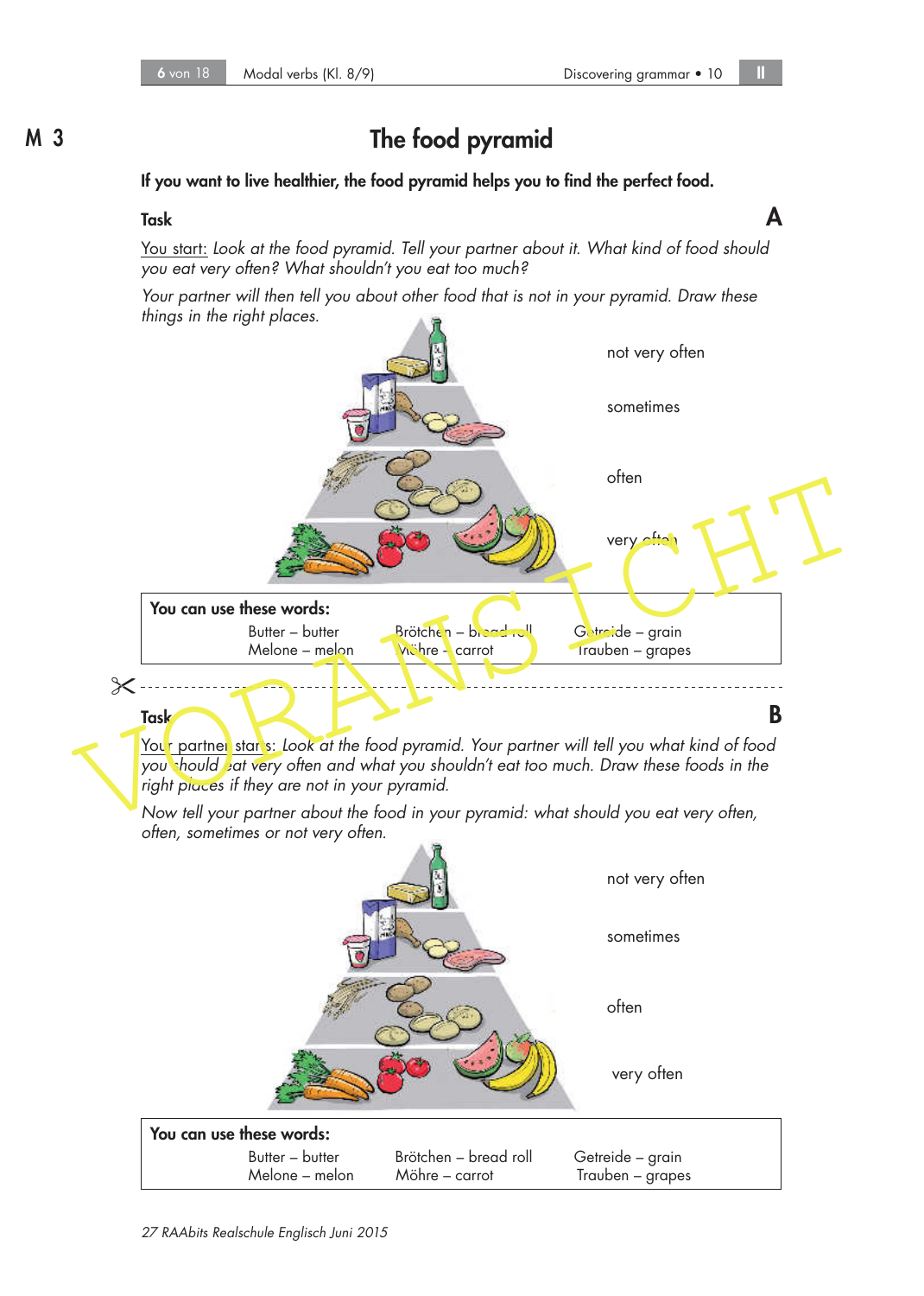# M 5 You have to clean your room

### Does your room sometimes look like this?



#### 2. When you think of your room, what do you have to do?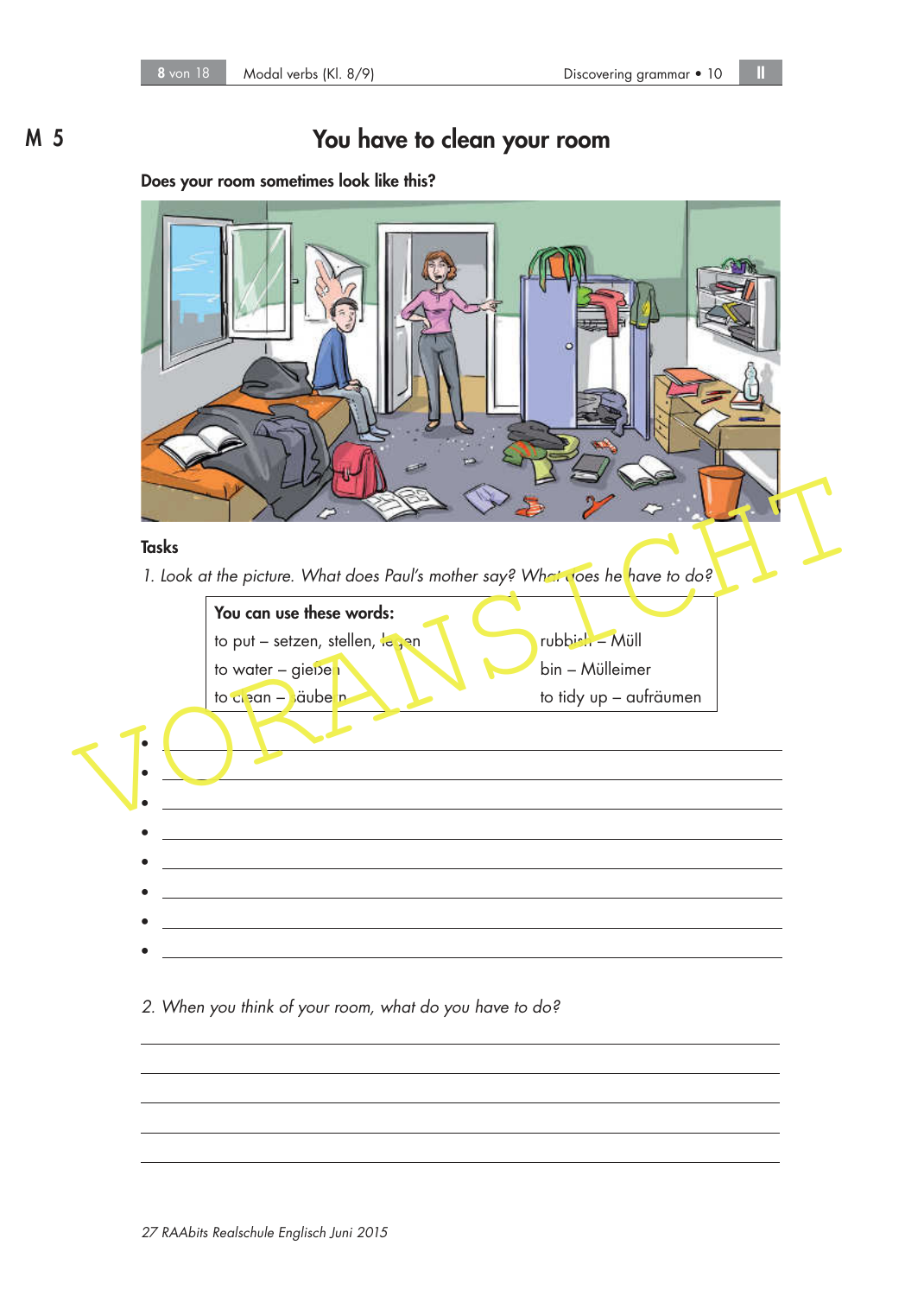# Every day the same problems and the M 6

Tom's day is very complicated. He has a lot to do, but he prefers to sleep the whole day …

### Tasks

1. Complete Tom's diary entry with

have to/must  $(4x)$  – has to – should  $(3x)$  – can – can't – could



Tom doesn't like early mornings …

| Dear diary,                                                                                                                                                                           |  |
|---------------------------------------------------------------------------------------------------------------------------------------------------------------------------------------|--|
| I hate school days! Every morning I ____________ get up at 6 o'clock. This is<br>in the middle of the night. I ______________ understand why school                                   |  |
| start so early. Maybe I _____________ stay in bed and wait fill the bathroom                                                                                                          |  |
| is free. After five minutes my mum always comes in and shouts, "Tom, you<br>__________ hurry up! You ______________________go to the ba hroom, now. Okay, I                           |  |
| think, I ____________ get up, before site gets angrier. In the morning I take a cold                                                                                                  |  |
| shower. Otherwise I will be timed the whole day. After that, I go to the kitchen,<br>where the table is $c_1 \nu c_1 \sigma c_2$ with tasty things: $1$ ______________ choose between |  |
| eggs, parcakes and toast. Unfortunately, I have no time for a long breakfast,                                                                                                         |  |
| and at twelve. I don't like the chaos in the morning, it ___________ be more                                                                                                          |  |
| relaxing.<br>$-100$<br>$m^{2}$                                                                                                                                                        |  |

2. Write four sentences about your dream school day.

In the morning I can

School should

I need

In the afternoon I needn't

1 otherwise: ansonsten - 2 to be covered with: bedeckt sein mit